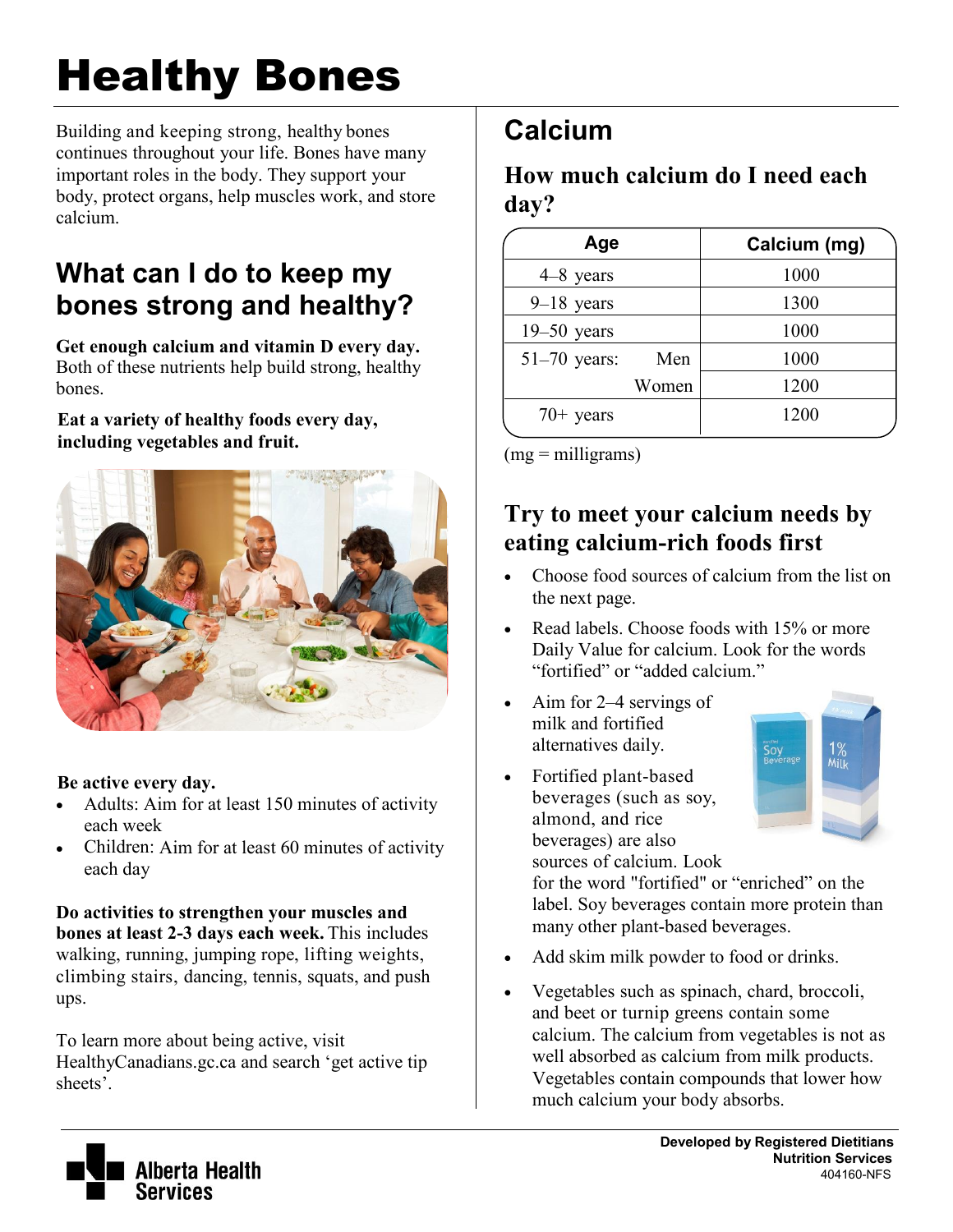#### **Food sources of calcium**



 $(mg =$  milligrams)

#### **Best Sources: About 300 mg or more**

| Milk, lactose-reduced milk,<br>buttermilk, and goat's milk                                           | 1 cup (250 mL)                     |  |  |  |
|------------------------------------------------------------------------------------------------------|------------------------------------|--|--|--|
| Fortified soy beverage or other<br>fortified plant-based beverage<br>such as almond, rice, or cashew | $1 \text{ cup} (250 \text{ mL})$   |  |  |  |
| Hard cheese (cheddar, Gouda,<br>mozzarella, or Swiss)                                                | $1\frac{1}{2}$ oz $(50 \text{ g})$ |  |  |  |
| Plain yogurt                                                                                         | $\frac{3}{4}$ cup (175 mL)         |  |  |  |
| Ricotta cheese                                                                                       | $\frac{1}{2}$ cup (125 mL)         |  |  |  |
| Skim milk powder                                                                                     | $\frac{1}{3}$ cup (75 mL)          |  |  |  |
| Tofu made with calcium                                                                               | $\frac{3}{4}$ cup (150 g)          |  |  |  |
| Good Sources: About 200 mg                                                                           |                                    |  |  |  |
| Flavoured yogurt                                                                                     | $\frac{3}{4}$ cup (175 mL)         |  |  |  |
| Camembert or feta cheese                                                                             | $1\frac{1}{2}$ oz $(50 g)$         |  |  |  |
| Parmesan cheese                                                                                      | $\frac{1}{2}$ oz (15 g)            |  |  |  |
| Pudding made with milk                                                                               | $\frac{1}{2}$ cup (125 mL)         |  |  |  |
| Salmon or sardines, cooked or<br>canned with bones                                                   | $2\frac{1}{2}$ oz (75 g)           |  |  |  |
| Soup made with milk                                                                                  | 1 cup (250 mL)                     |  |  |  |
| Blackstrap molasses                                                                                  | $1$ Tbsp $(15 \text{ mL})$         |  |  |  |
| Sources: About 100 mg                                                                                |                                    |  |  |  |
| Almonds, Brazil nuts                                                                                 | $\frac{1}{4}$ cup (60 mL)          |  |  |  |
| Almond butter                                                                                        | $2$ Tbsp $(30 \text{ mL})$         |  |  |  |
| Bok choy, collard greens, or<br>turnip greens, cooked                                                | $\frac{1}{2}$ cup (125 mL)         |  |  |  |
| Calcium-fortified orange juice                                                                       | $\frac{1}{2}$ cup (125 mL)         |  |  |  |
| Chia seeds                                                                                           | $2$ Tbsp (30 mL)                   |  |  |  |
| Cottage cheese                                                                                       | 3/4 cup (175 mL)                   |  |  |  |
| Seaweed                                                                                              | $1 \text{ cup} (250 \text{ mL})$   |  |  |  |
| Sesame butter (tahini)                                                                               | $2$ Tbsp $(30 \text{ mL})$         |  |  |  |
| White beans, navy beans, or<br>soybeans, cooked                                                      | $\frac{3}{4}$ cup (175 mL)         |  |  |  |

#### **Calcium Supplements**

If you have not met your calcium needs with food, take a supplement for the balance.



- Look for the amount of **elemental** calcium on the label. This is how much calcium is in the supplement.
- Take a calcium supplement in a dose of 500 mg or less at one time. This will help you absorb more calcium. You may need to take the supplement 2 or more times in a day. For example, take one pill in the morning and one at night.
- Be sure not to take more calcium than you need.
- Calcium carbonate and calcium citrate are supplements that are well absorbed by your body.
- Most calcium supplements come in pills or chewable tablets. Some have vitamin D added to them; count this as part of your daily vitamin D intake.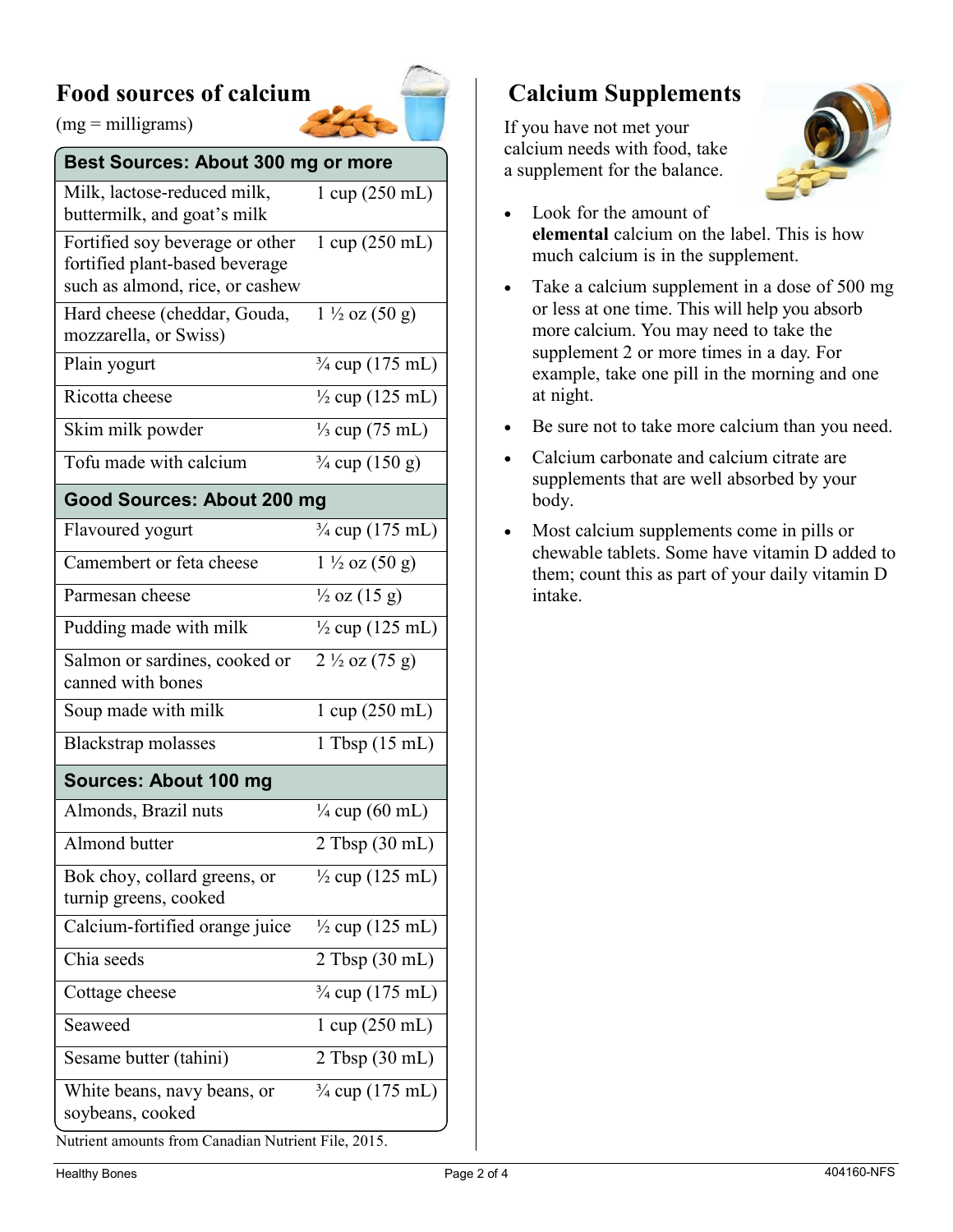# **Vitamin D**

### **How much vitamin D do I need each day?**

| Age            | <b>Vitamin D</b><br>supplement | <b>Vitamin D</b><br>from food               |
|----------------|--------------------------------|---------------------------------------------|
| $4 - 50$ years | 400 IU (10 μg)                 | At least<br>$200 \text{ IU} (5 \text{ µg})$ |
| $50+$ years    | 1000 IU (25 $\mu$ g)           | Enjoy foods with<br>vitamin D               |

 $(IU)$  = International Units,  $\mu$ g = micrograms)

## **Vitamin D supplements**

#### **Alberta Health Services recommends that all Albertans take a vitamin D supplement every day, year-round.**

- Vitamin D can be found in most multivitamins. some calcium supplements, and as a supplement by itself. Any of these forms can help you meet your vitamin D needs.
- If your multivitamin doesn't meet your vitamin D needs, take a separate vitamin D supplement. Don't take more than one multivitamin to meet your vitamin D needs.
- Vitamin D supplements usually come in pill or liquid form.
- Vitamin D supplements come in two forms: vitamin  $D_2$  or vitamin  $D_3$ . Both forms can meet your vitamin D needs. Choose vitamin  $D_2$  if you're looking for a vegan form of vitamin D.
- **Don't take more than 2000 IU (50 µg) of vitamin D from supplements** unless your healthcare provider tells you to take more.

**NOTE:** Fish oils made from fish livers (such as cod liver oil) are high in vitamin A. Vitamin A can harm your liver if you take too much.

While these oils are high in vitamin D, using them long term is not recommended. Ask your healthcare provider before using fish liver oil.

## **Food sources of vitamin D**



| Best Sources: About 200 IU (5 µg) or more                                                            |                                  |  |  |  |
|------------------------------------------------------------------------------------------------------|----------------------------------|--|--|--|
| Arctic char*                                                                                         | $2\frac{1}{2}$ oz (75 g)         |  |  |  |
| Pickled herring*                                                                                     | $2\frac{1}{2}$ oz (75 g)         |  |  |  |
| Rainbow trout*                                                                                       | $2\frac{1}{2}$ oz (75 g)         |  |  |  |
| Salmon*                                                                                              | $2\frac{1}{2}$ oz (75 g)         |  |  |  |
| Good Sources: About 100 IU (2 $\frac{1}{2}$ µg)                                                      |                                  |  |  |  |
| Milk, lactose-reduced milk, or<br>goat's milk, fortified                                             | $1 \text{ cup} (250 \text{ mL})$ |  |  |  |
| Fortified soy beverage or other<br>fortified plant-based beverage<br>such as almond, rice, or cashew | $1 \text{ cup} (250 \text{ mL})$ |  |  |  |
| Halibut*                                                                                             | $2\frac{1}{2}$ oz (75 g)         |  |  |  |
| Sardines*                                                                                            | $2\frac{1}{2}$ oz (75 g)         |  |  |  |
| Skim milk powder                                                                                     | $\frac{1}{3}$ cup (75 mL)        |  |  |  |
| Sources: About 50–100 IU (1–2 1/2 μg)                                                                |                                  |  |  |  |
| Eggs                                                                                                 | 2 large                          |  |  |  |
| Canned tuna                                                                                          | $2\frac{1}{2}$ oz (75 g)         |  |  |  |
| Mackerel*                                                                                            | $2\frac{1}{2}$ oz (75 g)         |  |  |  |
| Margarine                                                                                            | $1$ Tbsp $(15 \text{ mL})$       |  |  |  |
| Yogurt with vitamin D                                                                                | 3/4 cup (175 mL)                 |  |  |  |

Nutrient amounts from Canadian Nutrient File, 2015.

**\*Note**: Vitamin D levels of fish vary greatly.

#### **What about vitamin D from the sun?**

Your skin can make vitamin D from the sun. However, Albertans make little or no vitamin D from October to March. It may not be safe to get all the vitamin D you need from the sun.